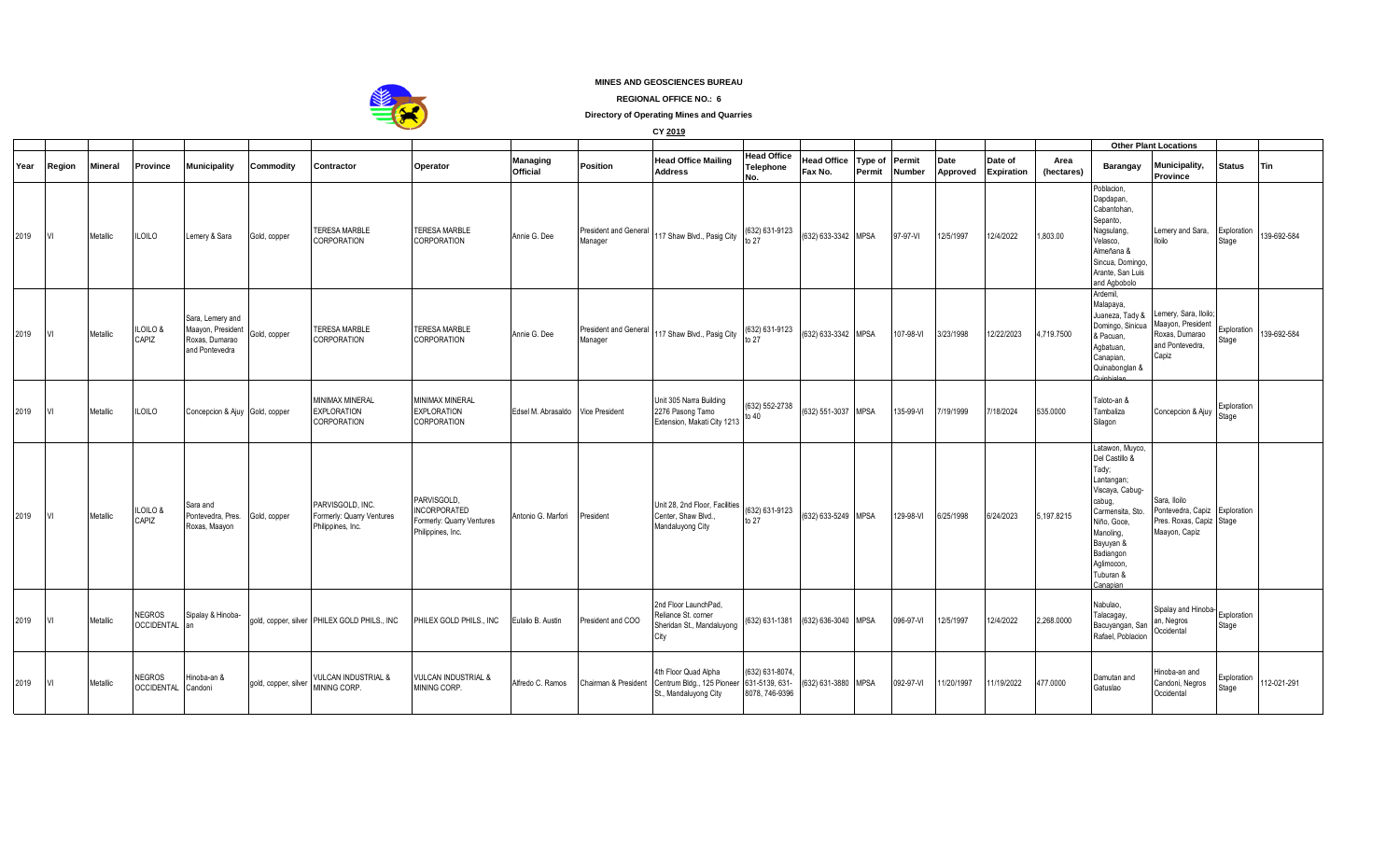| 2019 |    | Metallic     | <b>NEGROS</b><br><b>OCCIDENTAL</b> | Sipalay City                     | gold, copper, silver                                  | <b>VULCAN INDUSTRIAL &amp;</b><br>INING CORP.                       | <b>VULCAN INDUSTRIAL &amp;</b><br>INING CORP.                                  | Alfredo C. Ramos             | Chairman & President         | 4th Floor Quad Alpha<br>Centrum Bldg., 125 Pioneer<br>St., Mandaluyong City                                          | (632) 631-8074<br>631-5139, 631-<br>8078, 746-9396 | 632) 631-3880 MPSA                            |             | 13-98-VI                        | 5/26/1998  | 6/25/2023  | 806.5719                 | Manlucahoc                                                                                    | Sipalay City,<br><b>Negros Occidental</b>                | Exploration<br>Stage | 12-021-291                   |
|------|----|--------------|------------------------------------|----------------------------------|-------------------------------------------------------|---------------------------------------------------------------------|--------------------------------------------------------------------------------|------------------------------|------------------------------|----------------------------------------------------------------------------------------------------------------------|----------------------------------------------------|-----------------------------------------------|-------------|---------------------------------|------------|------------|--------------------------|-----------------------------------------------------------------------------------------------|----------------------------------------------------------|----------------------|------------------------------|
| 2019 | VI | Metallic     | <b>NEGROS</b><br><b>OCCIDENTAL</b> | City                             | Cauayan & Sipalay gold, copper, silver,<br>nolybdenum | MARICALUM MINING CORP.                                              | MARICALUM MINING CORP.                                                         | Teodoro G<br>Bernardino      | President                    | 4/F Manila Memorial Park<br>Building, 2283 Pasong<br>Tamo Ext., Makati City                                          | 02) 816-7161 to<br>72                              | (02) 816-7029<br>and 817-0154                 | <b>MPSA</b> | 120-98-VI                       | 6/17/1998  | 6/16/2023  | 2.783.8538               | Bulata & Baclao,<br>Cartagena,<br>Canturay, San<br>Jose & Gil Montilla                        | Cauayan and<br>Sipalay City,<br><b>Negros Occidental</b> | Exploration<br>Stage |                              |
| 2019 |    | Metallic     | <b>NEGROS</b><br><b>OCCIDENTAL</b> | Sipalay City &<br>Candoni        | gold, copper, silver,<br>molybdenum                   | <b>SELENGA MINING</b><br><b>CORPORATION</b>                         | <b>SELENGA MINING</b><br>CORPORATION                                           | Marianne Manzanas            | Authorized<br>Representative | Unit 21 Legaspi Suites, 178<br>Salcedo St., Legaspi Village,<br>Makati City                                          | (632) 812-8670<br>loc 203                          | 632) 812-7199<br>315-9272 & 812- MPSA<br>4251 |             | 17-2005-VI                      | 8/2/2005   | 8/1/2030   | 2,965.1041               | Manlucahoc,<br>Nabulao, Gatuslad                                                              | Sipalay City and<br>Candoni, Negros<br>Occidental        | Exploration<br>Stage |                              |
| 2019 |    | Metallic     | <b>NEGROS</b><br><b>OCCIDENTAL</b> | Kabankalan City                  | nanganese                                             | SAN DOMINICO MINERALS & SAN DOMINICO MINERALS &<br>INDUSTRIAL CORP  | INDUSTRIAL CORP                                                                | Shakespeare T. Ang President |                              | Unit 21-S. Future Point<br>Plaza II, #115A Mother<br>Ignacia Avenue, South<br>Triangle 1103, Quezon City             | (02) 710-2898 8<br>376-7090                        | (02) 584-9024 &<br>411-6294                   | <b>MPSA</b> | 319-2010-VI 2/10/2010           |            | 2/9/2035   | 842.2394                 | Salong and Tapi                                                                               | Kabankalan City,<br><b>Jegros Occidental</b>             | Exploration<br>Stage |                              |
| 2019 |    | Non-Metallic | ANTIQUE                            | Libertad                         | Marble                                                | <b>TUDOR MINERAL</b><br><b>EXPLORATION</b><br>CORPORATION           | <b>TUDOR MINERAL</b><br><b>EXPLORATION</b><br>CORPORATION                      | Nestor F. Domingo            | President                    | Suite 430, 3055 Wilshire<br>Blvd., Los Angeles,<br>California 90010, USA                                             | (213) 388-1106                                     | (213) 388-4438                                | <b>MPSA</b> | 70-2001-VI                      | 1/16/2001  | 1/15/2026  | 768                      | Pajo, Cubay, San<br>Roque, Bulanao,<br>& Maramig                                              | Libertad, Antique                                        | date                 | Operation to 320-000-231-504 |
| 2019 |    | Non-Metallic | <b>ILOILO</b>                      | San Enrique and<br><b>Banate</b> | Basalt rock and<br>ther associated<br>materials       | C BERTUMEN AND<br>COMPANY, INCORPORATED                             | C BERTUMEN AND<br>COMPANY, INCORPORATED                                        | Mario Bertumen               | Director                     | 7thFlr. Penthouse Corporate<br>Business Center Bldg., 151<br>Paseo de Roxas, cor. Arnaiz<br>31 1226 Makati City      |                                                    |                                               | <b>MPSA</b> | 231-2007-VI                     | 3/29/2007  | 3/28/2032  | 419.5508                 | Mapili<br>Manogopaya                                                                          | San Enrique, Iloilo<br>Banate, Iloilo                    | Exploration<br>Stage | 004-239-285                  |
| 2019 |    | Non-Metallio | <b>ANTIQUE &amp;</b><br>AKLAN      | Libertad &<br>Buruanga           | Limestone                                             | <b>FAR EAST CEMENT</b><br>CORPORATION                               | <b>FAR EAST CEMENT</b><br>CORPORATION                                          | Richard S. Lim               | President                    | No. 153 Epifanio Delos<br>Santos Avenue,<br>Mandaluyong City                                                         |                                                    |                                               | <b>MPSA</b> | 326-2010-VI                     | 2/23/2010  | 2/22/2035  | 296.2271                 | lnayawan &<br>Codiong<br>Nazareth, Tag-<br>osip, Tigum &                                      | ibertad, Antique<br>Buruanga, Aklan                      | Exploration<br>Stage | 39-355-260                   |
| 2019 |    | Non-Metallic | <b>GUIMARAS</b>                    | Jordan &<br>Buenavista           | Limestone                                             | <b>DORILAG CEMENT</b><br><b>CORPORATION</b>                         | <b>DORILAG CEMENT</b><br>CORPORATION                                           | Fe D. Dorilag                | Chairman of the Board        | Brgy. PD Monfort-North,<br>Dumangas, Iloilo                                                                          | 0908)9149291                                       |                                               | <b>MPSA</b> | 14-93-VI                        | 6/18/1993  | 6/17/2018  | 1,794.60                 | Rizal, Melleza.<br>Morobuan &<br>Balcon Melliza;<br>Montfiller, Rizal &<br><b>Id Poblacio</b> | lordan, Guimaras<br>Buenavista,<br>Guimaras              | Not<br>operating     |                              |
| 2019 |    | Non-Metallio | <b>NEGROS</b><br><b>OCCIDENTAL</b> | Sagay City                       | Silica                                                | <b>SILICON DEVELOPMENT</b><br><b>CORPORATION</b>                    | SILICON DEVELOPMENT<br>CORPORATION                                             | Luis Y. Hofileña             | President                    | c/o Interhouse Corporation<br>Mez 4, South Center Tower<br>2206 Market St., Madrigal<br><b>Business Park Phase I</b> | 034) 495-3745                                      |                                               | <b>MPSA</b> | 04-2004-VI                      | 6/23/2004  | 6/22/2029  | 109.5116                 | Babiera                                                                                       | Sagay City, Negros Exploration<br>Occidental             | Stage                | 427-096-113                  |
| 2019 |    | Non-Metallio | <b>NEGROS</b><br><b>OCCIDENTAL</b> | Bago City                        | Sand and Gravel                                       | ROCACHE AGGREGATES<br><b>ND DEVELOPMENT</b><br><b>CORPORATION</b>   | ROCACHE AGGREGATES<br>AND DEVELOPMENT<br>CORPORATION                           | Roberto S. Ramos             | President                    | Rm 201 Carmen Bildg,<br>Lizares Avenue, Bacolod<br>City, Negros Occidental                                           | 034) 434-<br>1359/707-5655                         |                                               | <b>MPP</b>  | 10-013-VI<br>First<br>Renewal)  | 1/29/2016  | 1/28/2021  | not applicable           | Abuanan                                                                                       | Bago City, Negros<br>Occidental                          | Operating            | 004-732-653                  |
| 2019 |    | Non-Metallio | <b>NEGROS</b><br><b>OCCIDENTAI</b> | Bago City                        | Sand and Gravel                                       | <b>KRUSHROCK CORPORATIO</b>                                         | <b>KRUSHROCK</b><br>CORPORATION                                                | Ban Hua U. Flores            | Chairman                     | SK Realty Building, 6th<br>Street Lacson, Bacolod City<br>Negros Occidental                                          | (034) 433-1871<br>709-9650 and<br>709-9726         | 034) 434-5325 MPP                             |             | 05-001-VI<br>Second<br>Renewal) | 1/25/2015  | 1/24/2020  | not applicable           | Abuanan                                                                                       | Bago City, Negros<br>Occidental                          | Operating            | 004-247-515-000              |
| 2019 |    | Non-Metallic | <b>ILOILO</b>                      | San Miguel                       | Sand and Gravel                                       | KIMWA ILOILO<br>CONSTRUCTION<br>DEVELOPMENT<br><b>CORPORATION</b>   | KIMWA ILOILO<br>CONSTRUCTION<br><b>DEVELOPMENT</b><br>CORPORATION              | Joselito Y. Lua              | President                    | Brgy. Mali-ao, Pavia, Iloilo                                                                                         | (033) 329-5862                                     |                                               | <b>MPP</b>  | 17-028-VI                       | 12/19/2017 | 12/18/2022 | not applicable           | gtambo                                                                                        | San Miguel, Iloilo                                       | Operating            | 280-902-812                  |
| 2019 |    | Non-Metallic | <b>ILOILO</b>                      | Cabatuan                         | Sand and Gravel                                       | <b>REPUBLIC AGGREGATES 8</b><br>CONCRETE ENTERPRISES<br>CORPORATION | <b>REPUBLIC AGGREGATES &amp;</b><br><b>CONCRETE ENTERPRISES</b><br>CORPORATION | Alex T. Ong                  | President                    | Brgy. Pamul-ogan,<br>Cabatuan, Iloilo                                                                                | (033) 509-0051                                     |                                               | <b>MPP</b>  | 17-027-VI                       | 12/12/2017 | 12/11/2022 | not applicable           | Pamul-ogan                                                                                    | Cabatuan, Iloilo                                         | Operating            | 279-911-753                  |
| 2019 |    | Non-Metallic | <b>ILOILO</b>                      | Pototan                          | Sand and Gravel                                       | ROPRIM CONSTRUCTION                                                 | ROPRIM CONSTRUCTION                                                            | Ronnie Primaylon             | Proprietor                   | Lot 5, Blk 5, Villa Las<br>Palmas, Jaro, Iloilo City                                                                 | (033) 329-6991<br>508-5573                         |                                               | <b>MPP</b>  | 18-029-V                        | 2/8/201    |            | 2/7/2023 not applicable  | Amamaros                                                                                      | Pototan, Iloilo                                          | Operating            | 02-266-508                   |
| 2019 |    | Non-Metallic | CAPIZ                              | Roxas City                       | 3asalt materials,<br>Sand and Gravel                  | <b>BLUE CHIP BUILDERS, INC.</b>                                     | BLUE CHIP BUILDERS, INC.                                                       | Vicente D. Ong, III          | President                    | Punta Dulog Commercial<br>Complex, St. Joseph<br>Avenue, Pueblo de Panay<br>Township, Lawaan, Roxas                  | (0939) 9163575<br>(036) 6212-808                   | 036) 6212-808 MPP                             |             | 18-030-VI                       | 2/12/2018  |            | 2/11/2023 not applicable | Dinginan                                                                                      | Roxas City, Capiz                                        | Operating            | 005-248-001-000              |